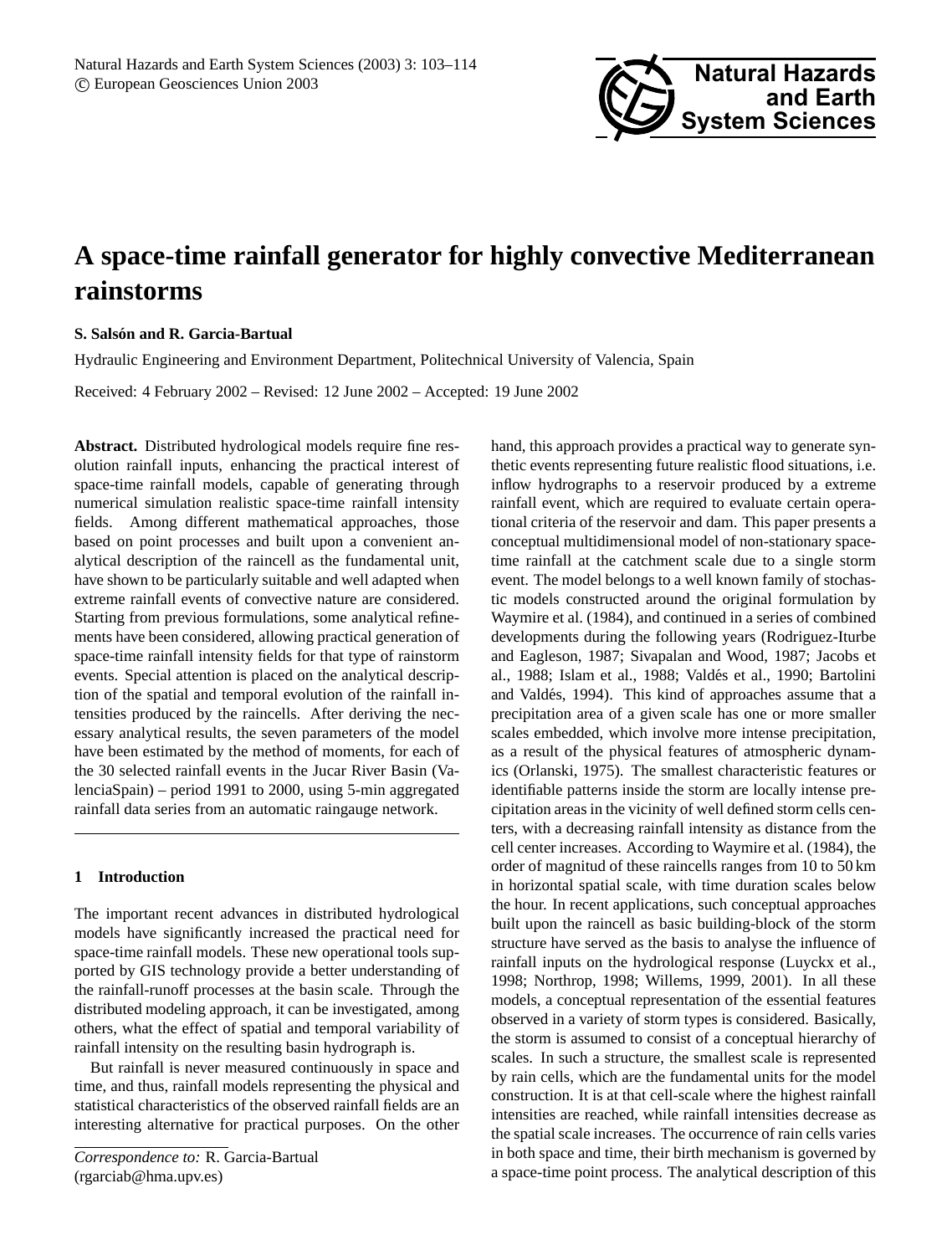point process, together with the analytical form given to the intensities produced by the cells, always play a crucial role in the formulation of the cited models.

It should be remarked here that in all cases, the probability distributions of all the components in such models are selected to assure mathematical tractability, with analytical derivation of first and second order moments of the instantaneous rainfall intensity process in space and time  $\xi(t, z)$ , representing rainfall intensity on the ground at time  $t$  and spatial co-ordinates z.

These analytical results are then used for parameter estimation by means of the widely used method of moments, as a first step for the practical use of the models. The maximum likelihood method becomes in most cases mathematically intractable for this type of models.

The parameter estimation requirements lead to an inherent compromise between analytical complexity and the need of a realistic description of the typical structural features observed in measured rainfall fields. And it is this analytical limitation that explains certain properties of the models, chosen largely as a mathematical convenience to facilitate the analytical evaluation of the process's theoretical moments.

Among the models quoted, the one proposed by Rodriguez-Iturbe and Eagleson (1987) (hereafter referred to as RE) represents a particularly interesting and balanced formulation, providing an attractive scheme for applied purposes. In that model, individual storm events are characterized as a three dimensional, space-time random process. Cells are born in space following a two dimensional Poisson process of parameter  $\lambda$ . They arrive in time ( $\tau$  relative to the storm onset) according to an exponential distribution  $f(\tau) = \beta \cdot \exp(-\beta \cdot \tau)$ ,  $\beta$  being a parameter. Rainfall intensity generated by a cell is described as:

$$
g(a, r) = i_0 \cdot \exp(-\alpha \cdot a) \cdot \exp\left[-r^2/2D^2\right],\tag{1}
$$

where  $a$  and  $r$  represent relative time and distance from the time-space origin of the cell, and  $i_0$ ,  $\alpha$  and  $D$  are parameters of the model. The resultant rainfall intensity field can be obtained analytically by adding in space and time the contributions of all cells born before the instant under consideration.

This formulation has already been applied to model extreme events of convective nature in the Mediterranean regions of Spain by Lázaro and Garcia Bartual (1991). The type of rainfall events considered, typically occurring during months of September, October and November, exhibit clearly some of the essential features of the RE model, and there is in this case a strong empirical evidence in favor of a rainfall structure built upon convective cells as the basic unit. On the other hand, and due to the extreme hydrologic regime characteristic of the region, event oriented models of this type (rainfall models of the internal structure of the storm) are far more suitable than continuous-time models (also dealing with the interarrival structure of rainfall), specially when applications related to flood forecasting and control are considered.

The basic assumptions of the RE model are: (1) nonstationary, (2) statistical spatial homogeneity (isotropic correlation structure), (3) Poisson distribution of cells in space, (4) quadratic exponential attenuation of intensity with increasing distance from the cell center, and exponentially distributed cell center intensity, (5) time of birth of cells exponentially distributed, (6) exponential time-evolution of raincell intensity.

All these assumptions are largely discussed in the work by Jacobs et al. (1988). Concerning the last two assumptions, it is clear, as stated in their research, that they largely facilitate the analytical evaluation of the process's theoretical moments, but cannot strictly be considered physically based hypotheses. In particular, there are strong reasons to refine assumption (6), proposing instead some other function better representing the typical cell life evolution, starting with a low intensity and increasing gradually with time until the peak is reached, and then gradually tailing off. Temporal patterns with a delayed peak are more realistic (Hershfield, 1984) and have also been used in stochastic modeling of precipitation (Garcia-Bartual and Marco, 1990).

The statistical analysis of 30 storms in the Jucar River Basin (Spain) that occurred between 1991 and 2000, has also revealed that other analytical assumptions (rather than the exponential) for the temporal birth of cells, better reproduce the internal evolution of cumulative rainfall during the course of the storm.

The outlined considerations motivated this research, and yielded to a new multidimensional model that incorporates certain analytical refinements, preserving the general structure of the original RE model. More precisely, a gamma-type function is introduced to model temporal shape of the cell, representing a cell with a rapid increase, marked peak section and gradual decline of intensity, as used in the stochastic temporal model by Garcia-Bartual et al. (1990), while an Erlang distribution is used to describe birth of cells during the course of the storm. As a result of these two modifications, a new model is derived, of which all required analytical expressions for parameter estimation are obtained. The derived theoretical normalized mean function of the new model presents an intermediate inflexion point, showing a pattern that is closer to other common normalized temporal patterns used in applied hydrology (U.S. Department of Agriculture Soil Conservation Service, 1986).

We illustrate that the new model can be tuned successfully, in a way that is reasonably straightforward, although the operational rain gauge network provides a limited spatial information about rainfall intensity fields. More reliable parameter estimates requires finer spatial information, from a denser network or, preferable, using data derived from radar imagery.

#### **2 Analytical development**

The main objective of this research is the characterization of the individual storm events as a three-dimensional spacetime random process. The principal variable of the process is the rainfall intensity  $\xi(t, z)$ , occurring at the point with spa-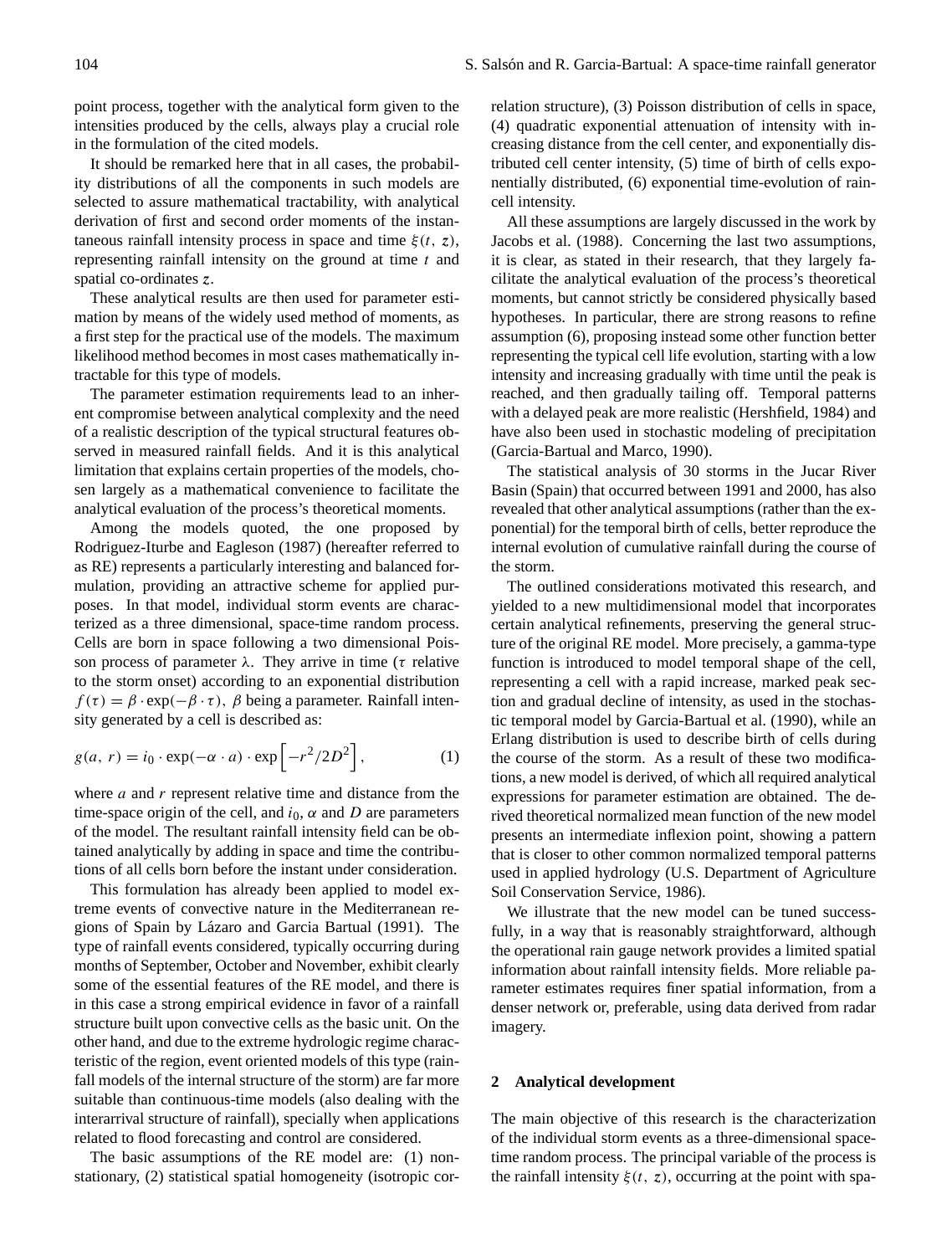

**Fig. 1.** Theoretical assumptions for the temporal shape of raincell intensities.

tial co-ordinates  $z$ , at time  $t$  from the start of the storm. However, what is really a measurable variable is the cumulative rainfall denoted by  $h(T, z)$ , which represents the cumulative depth of rainfall in an interval with length  $T$  at the point of co-ordinates z. It is therefore defined as:

$$
h(T, z) = \int_{0}^{T} \xi(t, z)dt.
$$
 (2)

The fundamental item in the model construction is, like in the RE model, the storm rain cell, which is characterized by a set of random and deterministic properties: Cell location in space, time of birth, cell center intensity and the decay rate in space are random variables, whereas the decay rate in time is assumed to be deterministic. The rainfall produced by a rain cell in an arbitrary point of coordinates z can be obtained as follows: If  $t$  is the elapsed time from the beginning of the storm, the rainfall intensity due to a cell born at a point  $\boldsymbol{u}$  and time  $\tau < t$  is given by:

$$
g(t - \tau, ||u - z||) = g_1(t - \tau) \cdot g_2(||u - z||), \tag{3}
$$

where

$$
g_2(||u-z||) = \exp\left(-\frac{||u-z||^2}{2D^2}\right) \tag{4}
$$

 $g_2$  being exactly as assumed in the original work by Rodriguez-Iturbe et al. (1987). For the description of the cell time evolution  $(g_1(t - \tau))$ , two analytical approaches are considered:

(a) Exponential decay :  $g_1(t - \tau) = i_0 e^{-\alpha(t-\tau)}$  (5)

(b) Gamma – type decay : 
$$
g_1(t - \tau) = i'_0 t e^{-\varphi(t-\tau)}
$$
. (6)

Figure 1 shows the shapes of the corresponding functions. For a convenient further evaluation and comparison of the derived models, two additional conditions are imposed on the cited functions: (1) the area under the curves is the same, (2) the intensity at the maximum  $(t = \varphi^{-1})$  for the gamma-type function is equal to the intensity at  $t = 0$  for the exponential function. As a consequence, the following relations are derived for the variables introduced:

$$
i_0^{'} = i_0 \varphi e \tag{7}
$$

$$
\varphi = \alpha e. \tag{8}
$$

The maximum rain-cell intensity,  $i<sub>o</sub>$ , is assumed to be an independent, exponentially distributed random variable with mean  $E[i_0]$  within the storm. As in the RE model (for a non-clustered process), the spatial distribution of cells is governed by a homogeneous two-dimensional Poisson process with spatial density  $\lambda(L^{-2})$ . The time of birth of each cell  $t_b$ relative to the storm onset is assumed to be an Erlang distribution with parameters *n* and  $\beta$ . When  $n = 0$  the Erlang distribution becomes an exponential distribution. Assuming that features controlling rain cells occurrence in time and space are independent, the probability density function of the combined space-time process is:

$$
f_{t_b, y}(\tau, \mathbf{u}) = \frac{\lambda \beta^{n+1} \tau^n e^{-\beta t}}{n!}; \ \beta > 0 \text{ and } \tau > 0. \tag{9}
$$

The rainfall intensity process at time  $t$  for an arbitrary point of co-ordinates z, results from the addition of the contributions of all active cells at that moment, and can be analytically obtained as follows:

$$
\xi(1, z) = \int_{R^2} \int_{0}^{t} g_1(t - \tau) g_2(||\boldsymbol{u} - z||) f_{t_b, y}(\tau, \boldsymbol{u}) d\tau du \qquad (10)
$$

The integral over space covers the whole  $R^2$  plane in which the Poisson process take place, under the assumption that the area covered by the storm is much larger than the area covered by a cell. The expressions of the moments for both the rainfall intensity process and the cumulative depth process are derived, for the two cases considered: exponentially shaped and gamma shaped cells.

## 2.1 Model with exponential rain cells

The mean of the rainfall intensity process is obtained from Eq. (10):

$$
E[\xi(t,z)] = \int_{R^2} \int_{0}^{t} E[g_1(t-\tau)g_2(||\boldsymbol{u}-z||)]f_{t_b, y}(\tau, \boldsymbol{u})d\tau d\boldsymbol{u}
$$

 $\Omega$ 

$$
E[\xi(t, z)] = \frac{2\pi E[D^2]E[i_0]\lambda\beta^{n+1}}{n!a}
$$

$$
\left[ \left(t^n + \sum_{j=1}^n \frac{(-1)^j \prod_{i=0}^{j-1} (n-i)}{a^j} t^{n-j} \right) e^{-\beta t} - \frac{(-1)^n \cdot n!}{a^n} e^{-\alpha t} \right], (11)
$$

where  $a = \alpha - \beta$ . The covariance function of the rainfall intensity field in space and time is:

$$
Cov[\xi(t_1, z_1), \xi(t_2, z_2)] = E[\xi(t_1, z_1) \cdot \xi(t_2, z_2)]
$$
  
-
$$
-E[\xi(t_1, z_1)]E[\xi(t_2, z_2)]
$$
 (12)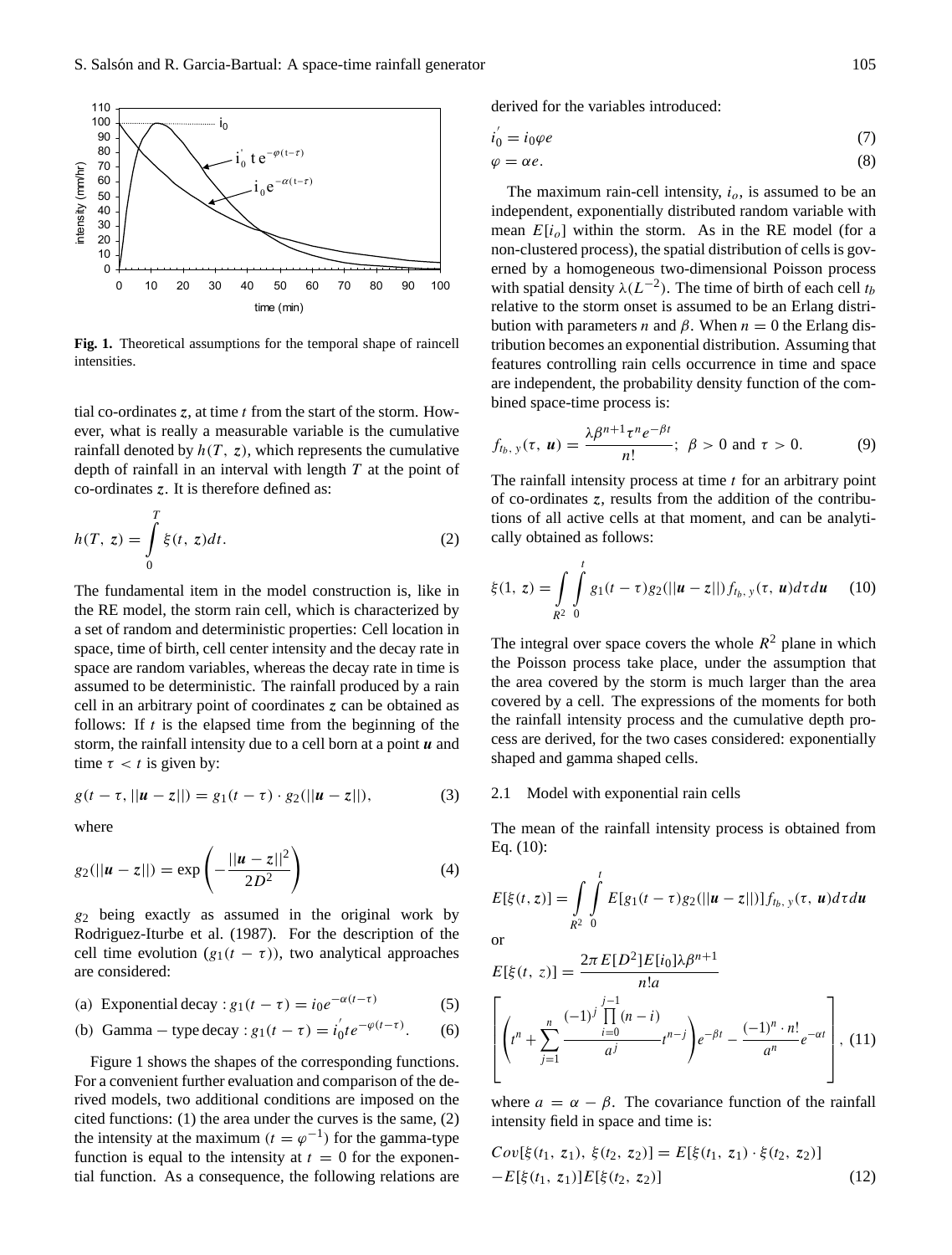After some analytical work (Rodriguez-Iturbe et al., 1987), Appendix A, we can express Eq. (12) as:

$$
Cov[\xi(t_1, z_1), \xi(t_2, z_2)]
$$
  
= 
$$
\frac{\pi E[D^2 e^{-\frac{d^2}{4D^2}}]E[i_0^2]\lambda\beta^{n+1}}{n!} \int_{0}^{t_2} \tau^n e^{-\alpha(t_1-\tau)} e^{-\alpha(t_2-\tau)} e^{-\beta \tau} d\tau
$$
  
= 
$$
A_2 e^{-\alpha(t_1+t_2)} \int_{0}^{t_2} \tau^n e^{bt} d\tau = \frac{\pi E[D^2 e^{-\frac{d^2}{4D^2}}]E[i_0^2]\lambda\beta^{n+1}}{bn!} e^{-\alpha t_1}
$$
  

$$
\left[ \left(t_2^n + \sum_{j=1}^n \frac{(-1)^j \prod_{i=0}^{j-1} (n-i)}{b^j} t_2^{n-j} \right) e^{\alpha t_2} - \frac{(-1)^n n!}{b^n} e^{-\alpha t_2} \right], \quad (13)
$$

where

$$
A_2 = \frac{\pi \cdot E\left[D^2 \cdot \exp\left(-\frac{d^2}{4D^2}\right)\right] \cdot E\left[i_0^2\right] \cdot \lambda \cdot \beta^{n+1}}{n!},
$$

 $b = 2\alpha - \beta$ ,  $t_1 \ge t_2$ , and d is the distance between the points  $z_1$  and  $z_2$ . The autocovariance of  $\xi(t, z)$  is obtained by letting  $d = 0$  in Eq. (13):

$$
Cov[\xi(t_1, z), \xi(t_2, z)] = \frac{\pi E[D^2]E[i_0^2] \lambda \beta^{n+1}}{n!b} e^{-\alpha t_1}
$$

$$
\left[ \left( t_2^n + \sum_{j=1}^n \frac{(-1)^j \prod_{i=0}^{j-1} (n-i)}{b^j} t_2^{n-j} \right) e^{\alpha t_2} - \frac{(-1)^n n!}{b^n} e^{-\alpha t_2} \right] (14)
$$

The variance function of  $\xi(t, z)$  is (from Eq. (14) with  $t_1 =$  $t_2 = t$ :

$$
Var[\xi(t, z)] = \frac{\pi E[D^2]E[i_0^2] \lambda \beta^{n+1}}{n!b}
$$

$$
\left[ \left( t^n + \sum_{j=1}^n \frac{(-1)^j \prod_{i=0}^{j-1} (n-i)}{b^j} t^{n-j} \right) e^{-\beta t} - \frac{(-1)^n n!}{b^n} e^{-2\alpha t} \right] (15)
$$

The mean cumulative depth of rainfall is:

$$
E[h(T, z)] = \int_{0}^{T} E[\xi(t, z)]dt \quad \text{or}
$$
  
\n
$$
E[h(T, z)] = \frac{2\pi E[D^{2}]E[i_{0}]\lambda\beta^{n}}{a} \left\{ \frac{a}{\alpha\beta^{n}} + \frac{(-1)^{n}\beta}{\alpha a^{n}} e^{-\alpha T} -\frac{1}{n!} \left[ T^{n} + \sum_{j=1}^{n} \frac{\prod_{i=0}^{j-1} (n-i)}{\beta^{j} a^{j}} \cdot \left( \sum_{q=0}^{j} (-1)^{q} \beta^{q} a^{j-q} \right) T^{n-j} \right] e^{-\beta T} \right\}
$$
(16)

where  $a = \alpha - \beta$ . The total cumulative depth can be regarded as the limiting value when  $T \to \infty$ . The resulting expression is:

$$
\lim_{T \to \infty} E[h(t, z)] = E[h(\infty, z)] = \frac{2\pi E[D^2]E[i_0]\lambda}{\alpha} \tag{17}
$$

The ratio between both values from Eqs. (16) and (17) provides the normalized mean function of the process:

$$
\mu(T, \alpha, \beta, n) = \frac{E[h(T, z)]}{E[h(\infty, z)]} = 1 + \frac{(-1)^n \beta^{n+1}}{a^{n+1}} e^{-\alpha T} - \frac{\alpha \beta^n}{an!}
$$

$$
\left[ T^n + \sum_{j=1}^n \frac{\prod_{i=0}^{j-1} (n-i)}{\beta^1 a^j} \left( \sum_{q=0}^j (-1)^q \beta^q a^{j-q} \right) T^{n-j} \right] e^{-\beta T} \tag{18}
$$

The covariance function of the cumulative rainfall process  $h(T, z)$  is:

$$
Cov[h(T_1, z_1)h(T_2, z_2)] = \int_{0}^{T_1} \int_{0}^{T_2} Cov[\xi(t_1, z_1)\xi(t_2, z_2)]dt_1dt_2
$$
  
\n
$$
= \frac{\lambda \beta^{n+1} \pi E[D^2 e^{-\frac{d^2}{4D^2}}]E[i_0^2]}{n!\alpha \ b} \left\{ \frac{(-1)^n n!b}{\alpha \ a^n} e^{-\alpha T_1} + \frac{(-1)^n n!a}{\alpha \ b^n} (1 - e^{-\alpha T_1})e^{-\alpha T_2} - \frac{b}{\beta} \right\}
$$
  
\n
$$
\left[ T_1^n + \sum_{j=1}^n \prod_{i=0}^{j-1} (n-i) \left( \sum_{q=0}^j \frac{(-1)^q}{\beta^{i-q} a^q} \right) T_1^{n-j} \right] e^{-\beta T_1}
$$
  
\n
$$
- \left[ \left( T_1^n + \sum_{j=1}^n (-1)^j \prod_{i=0}^{j-1} (n-i) \left( \sum_{q=0}^j \frac{1}{a^{j-q} b^q} \right) T_1^{n-j} \right) \right]
$$
  
\n
$$
e^{\alpha T_1} - (-1)^n n! \sum_{j=0}^n \frac{1}{b^j a^{n-j}} \right] e^{-\alpha T_2} + \frac{n! a b}{\alpha \beta^{n+1}}
$$
  
\nwhere 
$$
\begin{cases} a = \alpha - \beta \\ b = 2\alpha - \beta \end{cases}
$$
 and  $T_2 \ge T_1$ . (19)

The variance of  $h(T, z)$  (by setting  $z_1 = z_2 = z(d = 0)$ ) and  $T_1 = T_2 = T$  in Eq. 19) is:

$$
Var = [h(T, z)] = \frac{\lambda \beta^{n+1} \pi E[D^2] E[i_0^2]}{\alpha^2 ab}
$$
  

$$
\left\{ (-1)^n \left( \frac{b}{a^n} + \frac{a}{b^n} + \alpha \sum_{j=0}^n \left( \frac{1}{b^j a^{n-j}} \right) \right) e^{-\alpha T} - (-1)^n \frac{a}{b^n} e^{-2\alpha T} - \frac{\alpha}{n!} \left[ \frac{2a}{\beta} T^n + \sum_{j=1}^n \left[ \prod_{i=0}^{j-1} (n-i) \right] \right]
$$
  

$$
\sum_{q=0}^j \left( \frac{b}{\beta} \frac{(-1)^q}{\beta^{j-q} a^q} + \frac{(-1)^j}{a^{j-q} b^q} \right) \right] T^{n-j} \left[ e^{-\beta T} + \frac{ab}{\beta^{n+1}} \right] (20)
$$

$$
\lim_{t \to \infty} Var[h(T, z)] = Var[h(\infty, z)] = \frac{\lambda \pi E[D^2]E[i_0^2]}{\alpha^2}
$$
 (21)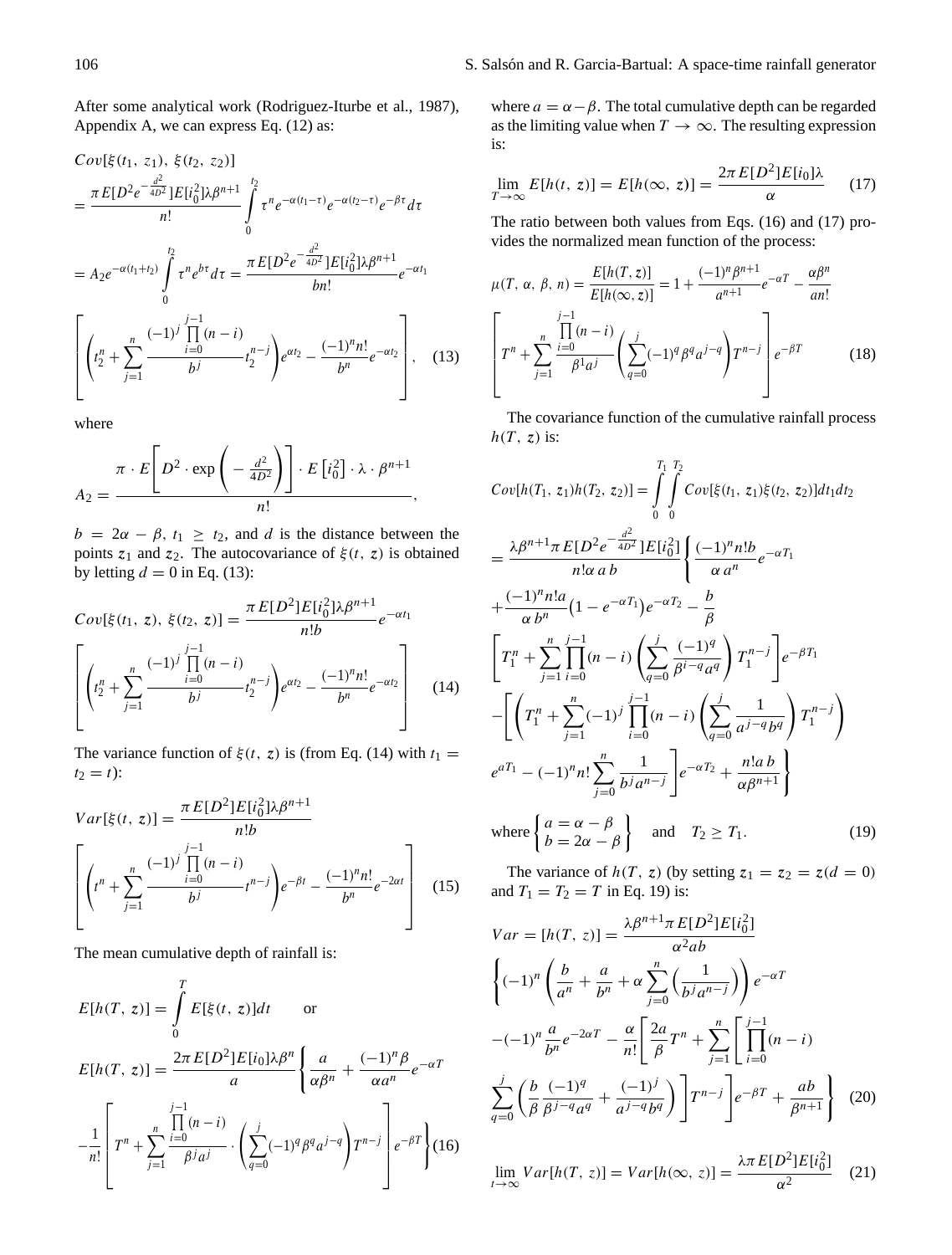$\lim_{T \to \infty} Cov[h(T_1, z_1), h(T_2, z_2)] =$  $Cov[h(\infty, z_1), h(\infty, z_2)] =$  $\lambda\pi$  e[D<sup>2</sup> e<sup> $\frac{d^2}{4D^2}$ </sup>]E[i $^2_0$ ]  $\alpha^2$ (22)

From Eqs. (21) and (22) the correlation function of total depth field ( $T \rightarrow \infty$ ) is described by the quadratic exponential function:

$$
\rho_{h(\infty, z)} = \frac{Cov[h(\infty, z_1), h(\infty, z_2)]}{Var[h(\infty, z)]} = \frac{E[D^2 e^{\frac{d^2}{4D^2}}]}{E[D^2]}.
$$
 (23)

## 2.2 Model with gamma-type rain cells

Similar analytical derivations have been undertaken for the model based on gamma-type cells. The corresponding expressions for the relevant first and second order moments are presented. The mean of the rainfall intensity process can be again obtained from Eq. (10), but introducing now in the analysis the new g<sub>1</sub> gamma-type function:  $g_1(t-\tau)$  =  $i'_{0}$  $\int_0^t t e^{-\varphi(t-\tau)}$ 

$$
E[\xi(t, z)]
$$
\n
$$
= \int_{R^2} \int_0^t E[i_0] \varphi \cdot e(t - \tau)^{-\varphi(t-\tau)} E[e^{\frac{-r^2}{2D^2}}] \frac{\lambda \beta^{n+1} \tau^n e^{-\beta \tau}}{n!} dr dr d\theta
$$
\n
$$
= \frac{2\pi \varphi e E[D^2] E[i_0] \lambda \beta^{n+1}}{n! k^2}
$$
\n
$$
\left\{ \left( t^n + \sum_{j=1}^n \frac{(-1)^j (j+1) \prod_{i=0}^{j-1} (n-i)}{k^j} t^{n-j} \right) e^{-\beta t} - \frac{(-1)^n n!}{k^n} (kt + n + 1) e^{-\varphi t} \right\},
$$
\n(24)

where  $k = \varphi - \beta$ .

With a similar analytical treatment, the covariance function of the rainfall intensity field in space and time is obtained as follows:

$$
Cov[\xi(t_1, z_1)\xi(t_2, z_2)] = \frac{\pi[\varphi e]^2 E[D^2 e^{-\frac{d^2}{4D^2}}] E[i_0^2] \lambda \beta^{n+1}}{n!}
$$
  

$$
\int_0^{t_2} \tau^n(t_1 - \tau)(t_2 - \tau) e^{-\varphi(t_1 - t_2)} e^{(2\varphi - \beta)\tau} d\tau
$$
  

$$
= \frac{Ae^{-\varphi t_1}}{h^2} \left\{ \left[ (t_1 - t_2)t_n^2 + \sum_{j=1}^n \left[ \frac{(-1)^j \cdot (j+1)}{h^j} \right] \right.\right.
$$
  

$$
\left\{ t_1 \prod_{i=0}^{j-1} (n-i) - t_2 \prod_{i=0}^{j-1} (n+1-i) \right\} \left[ t_2^{n-j} + \frac{(-1)^n (n+2)!}{h^{n+1}} \right]
$$
  

$$
\left. e^{kt_2} - \frac{(-1)^n n!}{h^n} \left[ h \left( t_2 + \frac{n+1}{h} \right) t_1 + (n+1) \left( t_2 + \frac{n+2}{h} \right) \right] e^{-\varphi t_2} \right\} (25)
$$

where

$$
A=\frac{\pi[\phi e]^2E[D^2e^{-\frac{d^2}{4D^2}}]E[i_0^2]\lambda\beta^{n+1}}{n!},\ h=2\phi-\beta\ \text{and}\ t_1\ge t_2.
$$

The variance of the rainfall intensity process results from Eq. (25), with  $z_1 = z_2 = z(d = 0)$  and  $t_1 = t_2 = t$ .

$$
Var[\xi(t, z)] = \frac{\pi [\varphi e]^2 E[D^2] E[i_0^2] \lambda \beta^{n+1}}{n! h^3}
$$

$$
\left\{ \left[ 2t^n + \sum_{j=1}^n \frac{(-1)^j (j+1)(j+2) \prod_{i=0}^{j-1} (n-i)}{h^j} t^{n-j} \right] - e^{-\beta t} - \frac{(-1)^n n!}{h^n} \left[ t^2 + \frac{2(n+1)}{h} t + (n+1)(n+2) \right] e^{-2\varphi t} \right\} . (26)
$$

The mean cumulative depth of rainfall at different time intervals is:

$$
E[h(T, z)] = \int_{0}^{T} E[\xi(t, z)]dt = \frac{2\pi eE[D^{2}]E[i_{0}]\lambda\beta^{n}}{k}
$$

$$
\left\{\frac{k}{\varphi\beta^{n}} + \frac{(-1)^{n}\beta}{k^{n}}\left[T + \frac{1}{\varphi} + \frac{(n+1)}{k}\right]e^{-\varphi T}\right.
$$

$$
-\frac{\varphi}{kn!}\left[T^{n} + \sum_{j=1}^{n}\frac{\prod_{i=0}^{j-1}(n-i)}{\beta^{j}k^{j}}\left(\sum_{q=0}^{j}(-1)^{q}(k+1)\beta^{q}k^{j-q}\right)\right]
$$

$$
T^{n-j}\left[e^{-\beta T}\right].
$$
(27)

The value of the mean cumulative depth at the end of the storm can be derived through computation of the limiting form of Eq. (27) when  $T \to \infty$ :

$$
\lim_{t \to \infty} E[h(T, z)] = E[h(\infty, z)] =
$$
\n
$$
\frac{2\pi e E[D^2]E[i_0]\lambda}{\varphi} = \frac{2\pi E[D^2]E[i_0]\lambda}{\alpha}
$$
\n(28)

It is important to remark that Eq. (28) is independent of the temporal shape of the rain cell, as should be expected. In fact, the total contribution of cells during the whole process depends on the number of cells that occurred and the volume of rainfall associated to them, rather than the internal features describing the space-time evolution of every single cell that occurred during the event. The ratio between Eq. (27) and Eq. (28) gives the normalized mean function:

$$
\mu(T, \varphi, \beta, n) = \frac{E[h(t, z)]}{E[h(\infty, z)]}
$$
  
=  $1 + \frac{(-1)^n \beta^{n+1} \varphi}{k^{n+1}} \left[ T + \frac{1}{\varphi} + \frac{n+1}{k} \right] e^{-\varphi T} - \frac{\varphi^2 \beta^n}{k^2 n!}$   

$$
\left[ T^n + \sum_{j=1}^n \frac{\prod_{i=0}^{j-1} (n-i)}{\beta^j k^j} \left( \sum_{q=0}^j (-1)^q (q+1) \beta^q k^{j-q} \right) T^{n-j} \right] e^{-\beta T} (29)
$$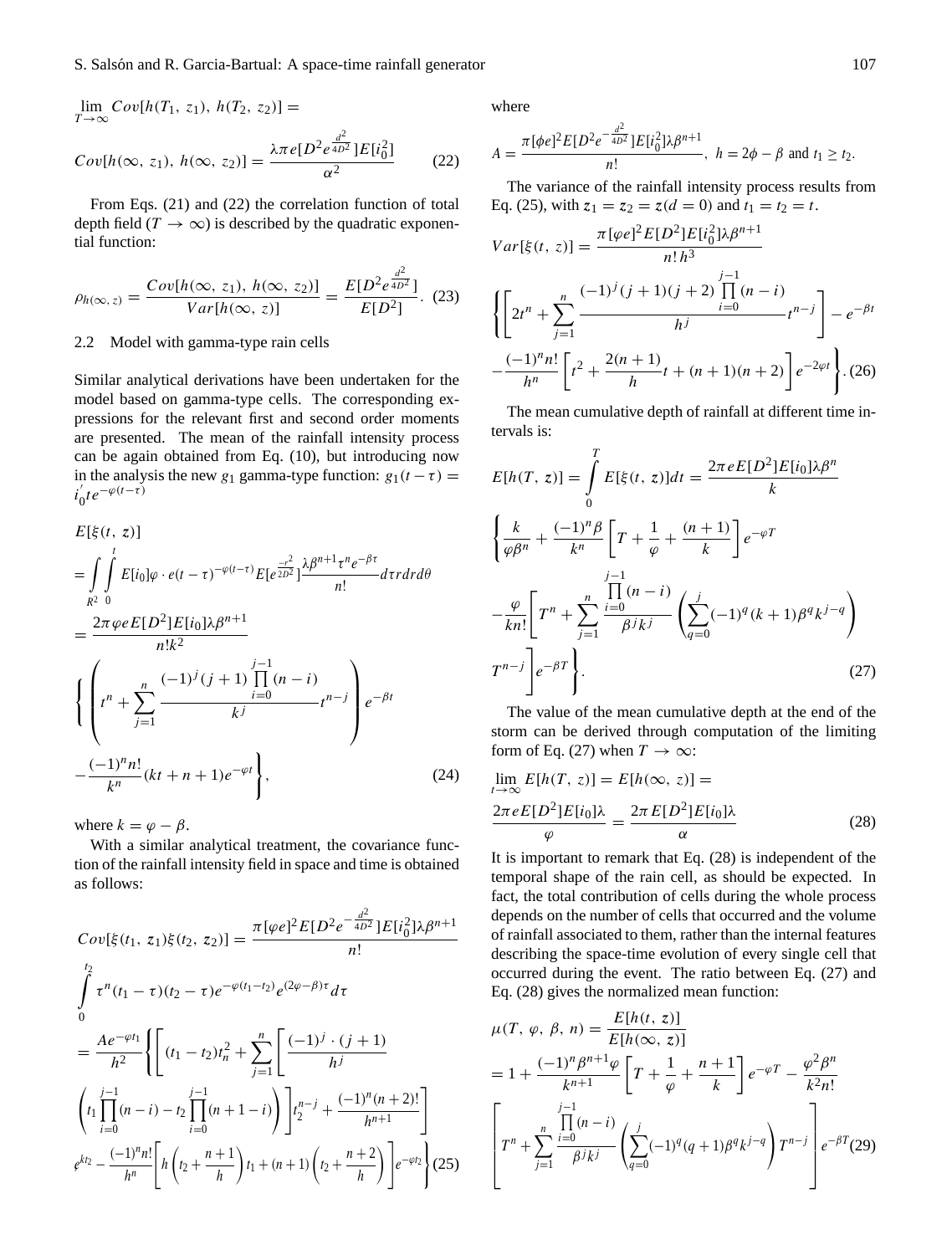The covariance of the cumulative depth process results in a relatively more complicated expression as compared to the previous model. But again, the outcome of the analytical development is an explicit expression that can be conveniently handled and computed, and therefore verifies the basic requirement of the model for further calibration and parameter estimation.

$$
Cov[h(T_1, z_1)h(T_2, z_2)] = \int_{0}^{T_1} \int_{0}^{T_2} Cov[\xi(t_1, z_1)\xi(T_2, z_2)]dt_1dt_2
$$
  
\n
$$
= \frac{\pi[\varphi e]^2 E[D^2 e^{-\frac{d^2}{4D^2}}]E[i_0^2] \lambda \beta^{n+1}}{n!\varphi h^2 k} \left\{ \frac{(-1)^n n!h^2}{\varphi^2 k^n} \right\}
$$
  
\n
$$
\left(T_1 + \frac{1}{\varphi} + \frac{n+1}{k}\right) e^{-\varphi T_1} - \frac{(-1)^n n!k}{\varphi h^n}
$$
  
\n
$$
\left[(n+1)\left(T_2 + \frac{1}{\varphi} + \frac{n+2}{h}\right)\left(1 - e^{-\varphi T_1}\right) - h\left(T_1 + \frac{1}{\varphi}\right)\right]
$$
  
\n
$$
\left(T_2 + \frac{1}{\varphi} + \frac{n+1}{h}\right) e^{-\varphi T_1} \left[e^{-\varphi T_2} - \frac{h^2}{\beta \varphi k}\right]
$$
  
\n
$$
\left[T_1^n + \sum_{j=1}^n \prod_{i=0}^{j-1} (n-i) \left(\sum_{q=0}^j \frac{(-1)^q (q+1)}{k^q \beta^{j-q}}\right) T_1^{n-j} \right] e^{-\beta T_1}
$$
  
\n
$$
- \left\{ \left[ \left(T_2 + \frac{1}{\varphi} - T_1\right) T_1^n + \sum_{j=1}^n \left[ (-1)^j \left(\sum_{q=0}^j \frac{(q+1)}{h^q k^{j-q}}\right) \right] \right] \right\}
$$
  
\n
$$
+ \frac{(-1)^n (n+1)!}{k} \sum_{j=0}^{n+1} \frac{(j+1)}{h^j k^{n-j}} e^{kT_1} - (-1)^n n!
$$
  
\n
$$
\left[ \left(T_2 + \frac{1}{\varphi} + \frac{n+1}{k}\right) \sum_{j=0}^n \left(\frac{j+1}{h^j k^{n-j}}\right) \right]
$$
  
\n
$$
+ \frac{(n+1)(n+2)}{h^{n+1}}
$$
  
\n
$$
\left[ \
$$

Again, the variance of the cumulative depth process can be obtained by setting  $z_1 = z_2 = z(d = 0)$  and  $T_1 = T_2 = T$ in Eq. (30).

The expressions of the variance and the covariance at the end of the storm (total cumulative depth process) are given by:

$$
\lim_{T \to \infty} Var[h(T, z)] = Var[h(\infty, z)] = \frac{\lambda \pi e^2 [D^2] E[i_0^2]}{\varphi^2}
$$
(31)

$$
\lim_{T \to \infty} Cov[h(T_1, z_1), h(T_2, z_2)]
$$
\n
$$
= Cov[h(\infty, z_1), h(\infty, z_2)] = \frac{\lambda \pi e^2 E[D^2 e^{-\frac{d^2}{4D^2}}] E[i_0^2]}{\varphi^2}
$$
\n(32)



**Fig. 2.** Location of the region managed by the Jucar River Water Authority (Spain).

The correlation function of the total depth ( $t \to \infty$ ) is identical to Eq. (23). This is explained by the fact that there are no differences concerning spatial features defining rain cells between the two postulated models.

## **3 Data description**

From 1961 until 1990 there were 176 rainfall events where precipitation reached 100 mm  $d^{-1}$  in at least one point of the Jucar River basin (Fig. 2).

These kinds of rainfall events are mostly associated with dynamic instability at high levels in the troposphere. At the sea level, low pressures appear over the Southeast of the Mediterranean Sea. This configuration, added to an anticyclone over central Europe, forces eastern winds towards the Mediterranean Spanish coast. This synoptic framework along with mesoscale and orographic factors and sea temperature complete the proper conditions to produce heavy rainfall events in this region. The available data have been provided by Confederación Hidrográfica del Júcar, the Regional Water Authority, which is operating an automatic pluviograph network consisting of a total of 106 raingauges giving on-line information (intensities in mm h−<sup>1</sup> ) with a time level of aggregation of 5 min.

The data used to calibrate the described models consists of 30 rain events that occurred during 1991 to 2000. Every period contains the rainfall data of all raingauges (even those with no rainfall), for a number of consecutive rainy days in the area.

The following tasks have been performed for each of the data series: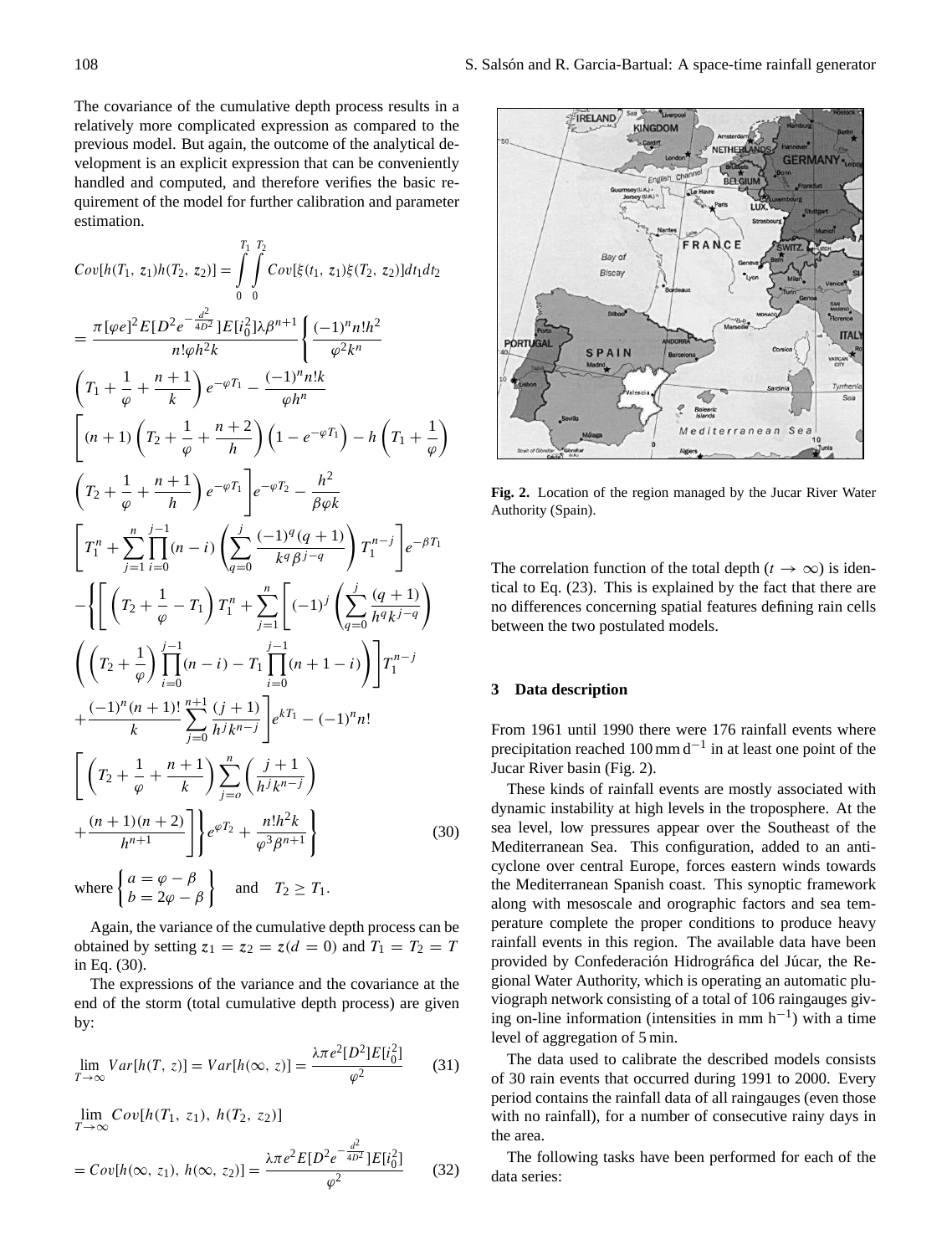- (a) Eliminate stations containing a non-negligible percentage of errors or missing values.
- (b) For the rest of the stations, verify and complete the series, using simple time interpolation techniques.
- (c) Graphical representation of spatial distribution of cumulative rainfall for each period.
- (d) Graphical representation in time of  $\sum \xi_i(t)$ , where  $\xi_i$  is the rainfall intensity of raingauge " $i^{\prime\prime}$ .
- (e) From (d) and (e), selection of independent rainfall events and main spatial areas affected in each case.
- (f) Once the event has been defined in space and time, the data corresponding to each one is reduced to a set of rainfall intensity series including only the selected raingauges in each case, and with a common start and finish time.
- (g) Among all the independent events, selection of the most intense ones, according to both cumulative rainfall values and maximum rainfall intensities

Table 1 summarizes some information about the selected events. There are events in all months of the year except for March. The majority of these events were recorded in September, October and November, corresponding to the period of the year with a higher frequency of intense convective storms over the region. The duration of the events ranges from 9 h to 107 h. The column entitled "Pluv. Nr" in Table 1 indicates the number of raingauges with representative data for each of the events considered. The table also shows the computed mean(mm), variance  $\text{(mm)}^2$ ) and coefficient of variation for the total cumulative depth of each event.

## **4 Parameter estimation**

The seven parameters of the model are estimated for each of the 30 events under consideration. The estimation process is undertaken by the method of moments, by equating the analytic expressions of the statistical moments to the observed ones in the sample. The parameters to be estimated are:

- **–** λ: controls birth of raincells, according to a Poisson process.
- **–** D: is associated with the spatial attenuation of the cell intensity. It is assumed that  $D^{-2}$  follows a gamma distribution with parameters  $\delta$  and  $\theta$ .
- **–** ı0: represents the initial cell center intensity, and is exponentially distributed with mean  $E[i_0]$ .
- **–** α: parameter defining the exponential time-evolution of raincell intensity. When the time evolution is described by a gamma-type function, the parameter to estimate is  $\varphi$ , with the following relationship between them:  $\varphi =$  $\alpha \cdot e$ .

**–** Parameters β and n: Control the time of birth of each cell, relative to the storm outset, following an Erlang distribution.

The estimation process comprises two stages. First, the parameters affecting the spatial properties of the rainfall intensity field are estimated. Then, the parameters controlling the temporal structure and evolution of the rainfall intensity during the course of the event are estimated.

4.1 Spatial parameters

#### 4.1.1 Estimation of  $\delta$  and  $\theta$  parameters

The cell density  $\lambda$  and the parameters  $\delta$  and  $\theta$ , which control the attenuation of precipitation in space, may be expressed as functions of the moments of total depth (Jacobs et al., 1988). With regard to  $\delta$  and  $\theta$  parameters, they are estimated by fitting Eq. (23) to the empirical function for a given storm.

Assuming that  $D^{-2}$  follows a gamma distribution (Rodriguez-Iturbe et al., 1987), the correlation function is given by:

$$
\rho_{h(\infty, z)}(d) = \left(\frac{d^2}{4\theta} + 1\right)^{1-\delta} \tag{33}
$$

In order to estimate  $\delta$  and  $\theta$  it is necessary to have an estimator of the covariance. The most commonly quoted estimator of the covariance of a one-dimensional random process is:

$$
C\hat{\partial}\nu(\tau) = \frac{1}{(T-\tau)}\int\limits_{0}^{T-\tau} (x(t) - \overline{x(t)})(x(t+\tau) - \overline{x(t)})dt\qquad(34)
$$

The expected value of this estimator is less than the value of the population moment. To overcome this fact Jacobs et al. (1988) apply an unbiased estimator of the correlation function:

$$
c\hat{o}r_x[h(t, z_1)h(t, z_2)]
$$
  
=  $c\hat{o}r[h(t, z_1)h(t, z_2)](1 - \gamma(L_1, L_2)) + \gamma(L_1, L_2)$  (35)

where  $\gamma(L_1, L_2)$  is the variance function (Vanmarcke, 1983). This function, for the RE model, is approximated by Rodriguez-Iturbe et al. (1987) as:

$$
\gamma(L_1, L_2) = \left(1 + \frac{L_1^2}{4\pi D^2}\right)^{-\frac{1}{2}} \left(1 + \frac{L_2^2}{4\pi D^2}\right)^{-\frac{1}{2}}\tag{36}
$$

Regarding the variance, Jacobs et al. (1988) give an unbiased estimate:

$$
V\hat{a}r_c[h(t, z)] = V\hat{a}r[h(t, z)]\left(\frac{1}{1 - \gamma(L_1, L_2)}\right). \tag{37}
$$

The correlation function is then corrected through an iterative routine. A value of  $\delta$  and  $\theta$  is estimated by search of the value which minimizes the mean square error of the corrected correlation function when compared to the theoretical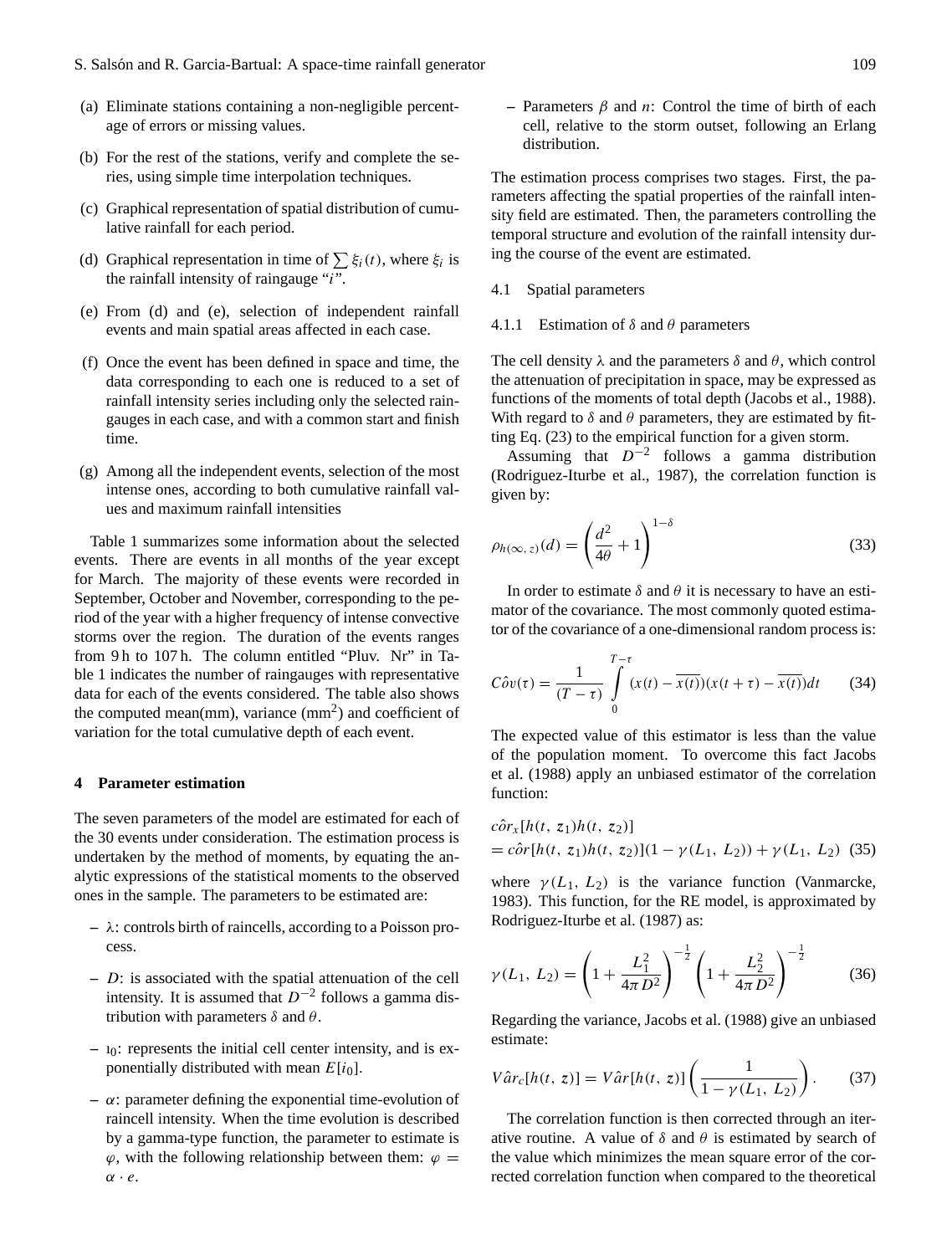**Table 1.** Historical data for the selected rainfall events

|                  | <b>Start</b> |       | End      |       | Hours  | Pluv. Nr. | Mean (mm) | Variance $\text{(mm}^2)$ | C.V.             |
|------------------|--------------|-------|----------|-------|--------|-----------|-----------|--------------------------|------------------|
| 1 January 1991   | 22/01/91     | 17:40 | 24/01/91 | 13:00 | 43.33  | 31        | 37.9      | 710.2                    | 0.7              |
| 2 January 1991   | 24/01/91     | 13:00 | 27/01/91 | 21:00 | 80.00  | 50        | 49.3      | 1972.4                   | 0.9              |
| 1 February 1993  | 31/01/93     | 14:25 | 03/02/93 | 06:05 | 63.67  | 52        | 73.5      | 3269.5                   | 0.8              |
| 2 February 1993  | 03/02/93     | 05:55 | 05/02/93 | 03:15 | 45.33  | 63        | 26.5      | 319.3                    | 0.7              |
| 1 April 1991     | 14/04/91     | 16:10 | 15/04/91 | 20:20 | 28.17  | 62        | 19.5      | 196.6                    | 0.7              |
| 2 April 1991     | 16/04/91     | 13:10 | 17/04/91 | 22:40 | 33.50  | 39        | 28.5      | 342.0                    | $\overline{0}$ . |
| <b>May 1992</b>  | 02/05/92     | 18:55 | 04/05/92 | 13:15 | 42.33  | 49        | 68.7      | 6375.5                   | 1.2              |
| 1 June 1992      | 13/06/92     | 12:25 | 14/06/92 | 09:45 | 21.33  | 59        | 22.6      | 225.2                    | 0.7              |
| 2 June 1992      | 15/06/92     | 14:45 | 16/06/92 | 13:25 | 25.33  | 37        | 29.8      | 394.0                    | 0.7              |
| June 1993        | 08/06/93     | 16:45 | 09/06/93 | 02:15 | 9.33   | 28        | 9.9       | 121.4                    | 1.1              |
| <b>July 1993</b> | 01/07/93     | 18:05 | 02/07/93 | 05:55 | 11.83  | 32        | 18.8      | 642.4                    | 1.3              |
| August 1996      | 14/08/96     | 15:05 | 15/08/96 | 03:35 | 12.50  | 29        | 13.3      | 177.6                    | 1.0              |
| September 1991   | 06/09/91     | 07:00 | 06/09/91 | 21:20 | 14.33  | 63        | 13.1      | 123.8                    | 0.8              |
| September 1992   | 26/09/92     | 14:45 | 27/09/92 | 07:45 | 16.00  | 36        | 14.0      | 108.3                    | 0.7              |
| 1 September 1994 | 27/09/94     | 13:55 | 28/09/94 | 11:15 | 21.33  | 38        | 13.8      | 136.5                    | 0.8              |
| 2 September 1994 | 28/09/94     | 11:15 | 30/09/94 | 04:05 | 39.17  | 65        | 39.8      | 497.4                    | 0.6              |
| September 1996   | 10/09/96     | 09:20 | 12/09/96 | 19:00 | 57.67  | 78        | 75.5      | 7054.8                   | 1.1              |
| 1 September 1997 | 29/09/97     | 03:10 | 29/09/97 | 14:45 | 11.50  | 67        | 11.1      | 122.3                    | 1.0              |
| 2 September 1997 | 29/09/97     | 16:25 | 30/09/97 | 05:15 | 12.83  | 21        | 25.2      | 1282.6                   | 1.4              |
| 3 September 1997 | 30/09/97     | 07:15 | 01/10/97 | 11:05 | 27.83  | 54        | 71.4      | 4379.3                   | 0.9              |
| October 1991     | 04/10/91     | 08:00 | 05/10/91 | 07:20 | 23.33  | 23        | 41.9      | 3250.0                   | 1.4              |
| October 1992     | 07/10/92     | 23:00 | 09/10/92 | 06:20 | 31.33  | 32        | 38.0      | 1809.6                   | 1.1              |
| October 1993     | 25/10/93     | 23:00 | 28/10/93 | 11:50 | 60.83  | 70        | 69.8      | 4056.4                   | 0.9              |
| 1 October 1994   | 05/10/94     | 12:15 | 06/10/94 | 07:35 | 19.33  | 27        | 19.2      | 308.3                    | 0.9              |
| 2 October 1994   | 09/10/94     | 04:45 | 10/10/94 | 04:45 | 24.00  | 34        | 54.5      | 998.5                    | 0.6              |
| 3 October 1994   | 10/10/94     | 13:05 | 12/10/94 | 04:25 | 39.33  | 43        | 47.5      | 2491.8                   | 1.1              |
| November 1993    | 03/11/93     | 22:00 | 04/11/93 | 22:30 | 24.50  | 85        | 24.0      | 180.1                    | $\overline{0}$ . |
| Dicember 1992    | 23/12/92     | 07:30 | 27/12/92 | 18:00 | 106.50 | 76        | 77.1      | 2690.2                   | 0.7              |
| Dicember 1997    | 17/12/97     | 03:55 | 18/12/97 | 15:15 | 35.33  | 49        | 19.4      | 369.1                    | 1.0              |
| October 2000     | 22/10/00     | 03:45 | 25/10/00 | 16:45 | 85.00  | 105       | 209.9     | 15765.6                  | 0.6              |



**Fig. 3.** Spatial correlation function for the October 1993 event.

total depth correlation function. Figure 3 shows the correlation function of total depth for one of the sample events, ocurred during the days 25 to 28 October 1993. Estimates of the correlation function have been obtained by lumping together gauge pairs of near equivalent separation in km. The estimated values for  $\delta$  and  $\theta$  are  $\delta = 1.705$  and  $\theta = 6.435$ for the event of October 1993, referred to Fig. 3. The derived value for  $E[D^2]$  in this case is 9.1 km<sup>2</sup>.

#### 4.1.2 Estimation of λ parameter

From Eqs.  $(17)$  and  $(21)$  or Eqs.  $(28)$  and  $(31)$ , the cell density λ for each storm event can be expressed as a function of the moments of total depth and the previously estimated value of  $E[D^2]$  as:

$$
\lambda = \frac{1}{2\pi E[D^2]} \frac{E^2[h(\infty, z)]}{V\hat{a}r_c[h(\infty, z)]}
$$
(38)

For the example under consideration (October-1993 event), the estimated value for this parameter is  $\lambda = 0.021$  cells/km<sup>2</sup>.

### 4.2 Temporal parameters

There are three parameters governing the storm's theoretical temporal structure, according to the previous analytical development presented:  $\alpha$  – related to the cell's longevity,  $\beta$ and  $n$  – related to the cell's temporal arrival distribution.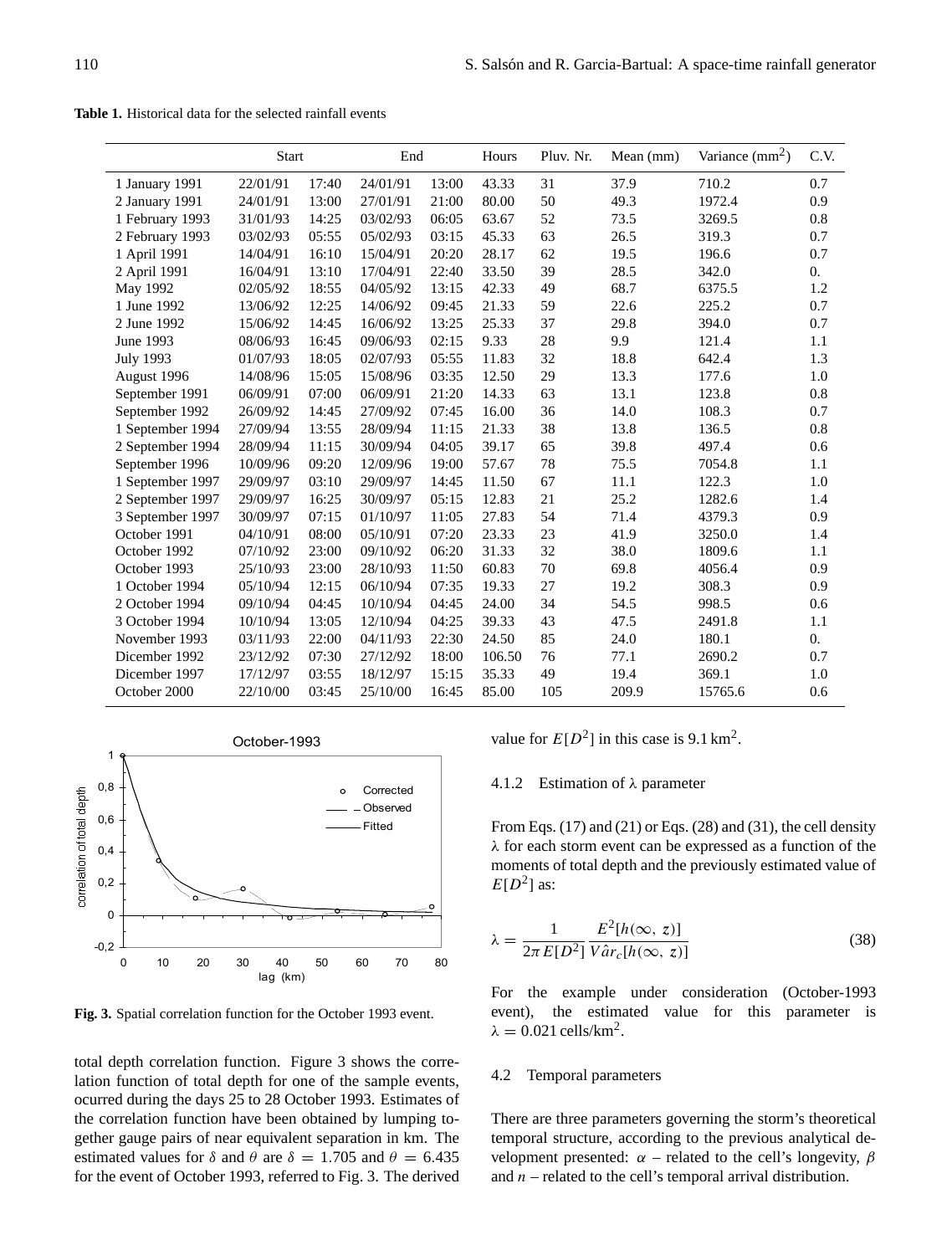

**Fig. 4.** Temporal autocorrelation function – October 1993 event.

## 4.2.1 Estimation of  $\alpha$  parameter

In the work by Jacobs et al. (1988),  $\alpha$  and  $\beta$  are estimated by using the normalized mean and variance. Some difficulties are encountered when applying that method, as explained by the authors. By observing the expression of the normalized mean (Eqs. 18 or 29), it can be concluded that this function is not sensitive enough to provide a suitable procedure for a robust estimation of  $\alpha$ . In most cases it should be expected that  $\alpha \gg \beta$ , for which the normalized mean function approaches a limit which is independent of  $\alpha$ . This is consistent with the fact that both functions, the normalized mean and normalized variance of the process, provide a description of the evolution of the storm, and this evolution is mostly controlled by β and *n* (for our events the mean of the cell's birth time:  $(n + 1)\beta^{-1} \in (200 \text{ min}, 3000 \text{ min})$ , whereas the  $\alpha$  parameter governs the cell's internal evolution (for our events  $\alpha^{-1} \in$ (12 min, 62 min)).

The difficulties reported by Jacobs et al. (1988) have been tackled incorporating in the parameter estimation procedure the correlation function of the temporally averaged intensity process  $\xi^{(T)}(t, z)$ , defined over intervals of length T. Jacobs et al. (1988) derived the expressions for mean, variance and covariance when  $n = 0$ . If we consider the time at the end of the storm event (we may assume  $t \to \infty$  in mathematical terms), then the following expression is obtained (model with exponential rain cells):

$$
Corr[\xi^{(T)}(t, z_1), \xi^{(T)}(T + kT, z_2)]
$$
  
= 
$$
\frac{\beta e^{-\alpha kT}}{2} \frac{(e^{\alpha T} - 1)(e^{-\beta T} - e^{-\alpha T})}{(\alpha - \beta) + \beta e^{-\alpha T} - \alpha e^{-\beta T}}
$$
(39)

It should be remarked here that the above limit is independent of *n*. For small values of the  $\beta T$  product, it is possible to approximate  $[e^{-\beta T}]$  with  $[1 - \beta T]$ , and therefore, the previous expression can be rewritten as:

$$
Corr[\xi^{(T)}(t, z_1), \xi^{(T)}(T + kT, z_2)]
$$
  
= 
$$
\frac{e^{-\alpha(k-1)T}}{2} \frac{(1 - e^{-\alpha T})^2}{\alpha T - 1 + e^{-\alpha T}}
$$
(40)

which is independent of  $\beta$ .



**Fig. 5.** Normalised mean function – October 1993 event.

For practical purposes, a value of  $\alpha$  is selected so that it minimizes the sum of the mean square error about the previous function describing the autocorrelation over the course of the storm. Therefore, it is possible to obtain an estimate for  $\alpha$  through Eq. (40), when comparing fitted with the corresponding computed empirical values. This equation can be also used conveniently in combination with Eq. (39) to provide estimates of  $\beta$  and  $\alpha$ .

Concerning parameter  $\varphi$ , which defines gamma-type rain cells, it can be obtained directly from the relationship:  $\varphi =$ αe.

As an example, Fig. 4 shows the autocorrelation of the averaged process for the case of the event that occurred in October 1993. Lags are ranging from 10 min to 1 h.

The estimated value of  $\alpha$  is 0.026 min<sup>-1</sup> or  $\alpha^{-1}$  = 38.5 min., and the corresponding value derived for  $\varphi$  is  $0.071 \text{ min}^{-1}$ .

## 4.2.2 Estimation of  $\beta$  and *n* parameters

Values of *n* and  $\beta$  are estimated to minimize the sum of the mean square error about the function describing the normalized mean depth over the course of the storm, when compared to the empirically computed curve for a given storm (Fig. 5).

The parameters of the Erlang distribution for the selected example-event are  $n = 1$ ,  $\beta = 0.0013$ , and the corresponding mean value of cell's birth process is  $\frac{n+1}{\beta} = 1549.6$  min.

## 4.3 Mean cell center intensity

The parameter  $E[i_0]$  mainly controls the magnitude of the storm event. The mean initial cell center intensity  $E[i_0]$  for any storm may be expressed as a function of  $\alpha$  and the mean of the total storm depth.

From Eq. (17),  $E[i_0]$  is:

$$
E[i_0] = \frac{\alpha}{2\pi\lambda E[D^2]} E[h(\infty, z)] \tag{41}
$$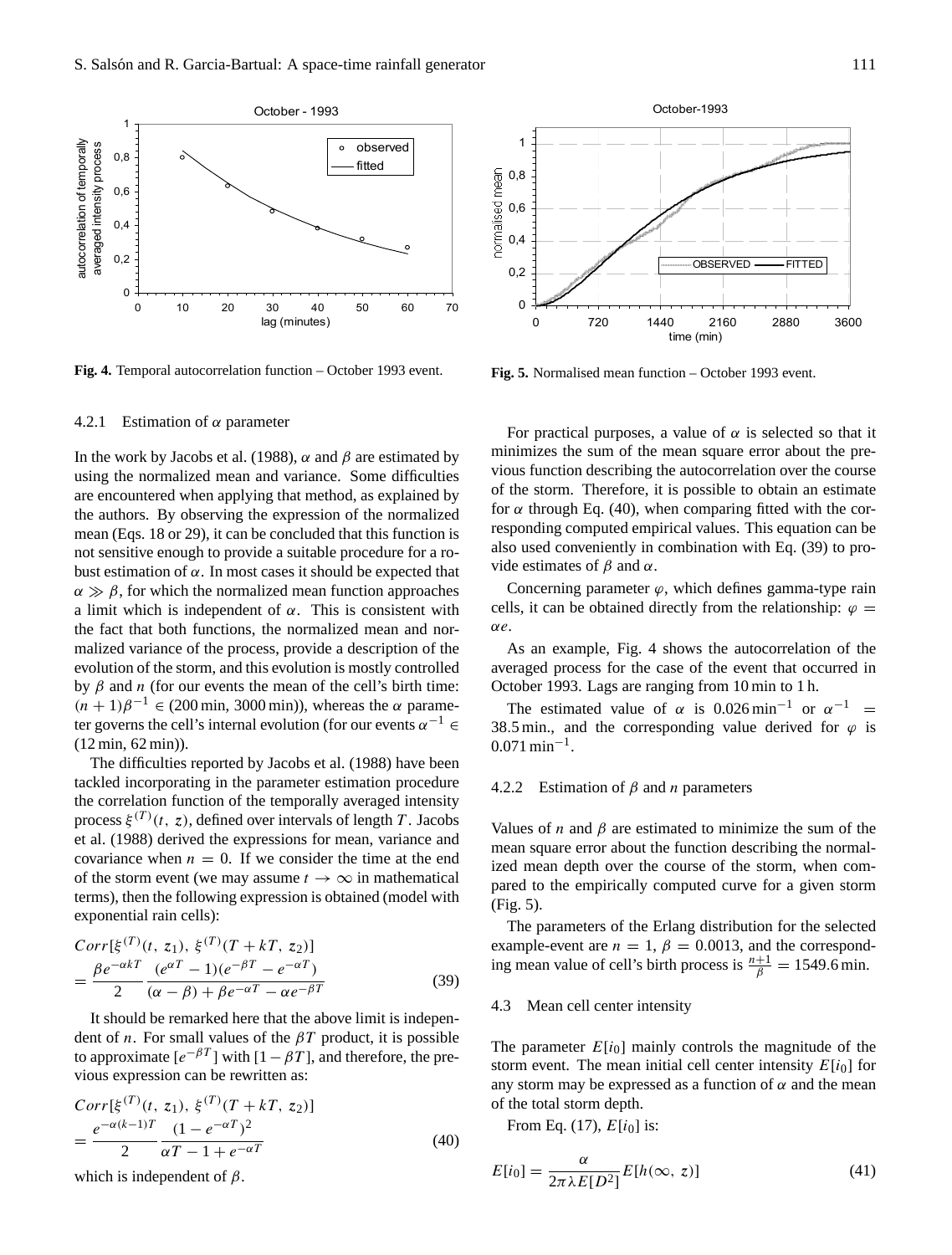**Table 2.** Summary of parameter estimates

|                  | δ     | $\theta$ | $\lambda$ cells/km <sup>2</sup> | $E[i_0]$ mm min <sup>-1</sup> | $\alpha$ min <sup>-1</sup> | $\beta$ min <sup>-1</sup> | $\boldsymbol{n}$ |
|------------------|-------|----------|---------------------------------|-------------------------------|----------------------------|---------------------------|------------------|
| 1 January 1991   | 2.24  | 99.20    | 3.83E-03                        | 0.50                          | 2.54E-02                   | 2.93E-03                  | $\overline{2}$   |
| 2 January 1991   | 1.56  | 21.00    | 5.11E-03                        | 0.68                          | 1.66E-02                   | 1.09E-03                  | 1                |
| 1 February 1993  | 1.31  | 4.23     | 1.66E-02                        | 1.23                          | 2.61E-02                   | 2.36E-03                  | $\overline{4}$   |
| 2 February 1993  | 1.54  | 3.54     | 5.31E-02                        | 0.63                          | 5.20E-02                   | 2.52E-03                  | 3                |
| 1 April 1991     | 7.27  | 200.00   | 9.39E-03                        | 0.30                          | 2.89E-02                   | 5.84E-03                  | $\overline{4}$   |
| 2 April 1991     | 3.00  | 50.00    | 1.48E-02                        | 0.70                          | 5.70E-02                   | 1.44E-02                  | 9                |
| May 1992         | 1.26  | 3.27     | 9.35E-03                        | 1.50                          | 1.60E-02                   | 1.91E-03                  | 1                |
| 1 June 1992      | 1.22  | 0.25     | 3.17E-01                        | 0.50                          | 5.02E-02                   | 1.04E-02                  | 6                |
| 2 June 1992      | 1.28  | 1.10     | 9.01E-02                        | 0.80                          | 6.04E-02                   | 5.72E-03                  | 1                |
| June 1993        | 1.50  | 6.36     | 1.00E-02                        | 0.90                          | 7.25E-02                   | 4.62E-02                  | 8                |
| <b>July 1993</b> | 2.43  | 28.55    | 4.30E-03                        | 1.90                          | 5.45E-02                   | 3.81E-02                  | $\,$ 8 $\,$      |
| August 1996      | 1.28  | 0.54     | 8.14E-02                        | 1.10                          | 8.26E-02                   | 1.22E-02                  | $\overline{2}$   |
| September 1991   | 12.00 | 32.62    | 7.49E-02                        | 0.75                          | 7.95E-02                   | 2.87E-02                  | 8                |
| September 1992   | 1.69  | 5.62     | 3.49E-02                        | 0.60                          | 7.71E-02                   | 1.62E-02                  | $\overline{4}$   |
| 1 September 1994 | 2.18  | 2.00     | 1.30E-01                        | 1.13                          | 5.70E-02                   | 2.24E-02                  | $\,$ 8 $\,$      |
| 2 September 1994 | 1.72  | 22.1     | 1.62E-02                        | 0.90                          | 7.10E-02                   | 9.51E03                   | 7                |
| September 1996   | 1.56  | 18.65    | 3.81E-03                        | 2.36                          | 2.50E-02                   | 2.96E-03                  | $\overline{4}$   |
| 1 September 1997 | 3.01  | 55.35    | 5.69E-03                        | 0.80                          | 7.13E-02                   | 2.73E-02                  | 6                |
| 2 September 1997 | 3.11  | 51.01    | 3.08E-03                        | 1.30                          | 2.42E-02                   | 4.15E-03                  | $\theta$         |
| 3 September 1997 | 1.71  | 41.41    | 3.11E-03                        | 1.87                          | 2.96E-02                   | 6.86E-03                  | 3                |
| October 1991     | 5.52  | 12.64    | 3.06E-02                        | 1.80                          | 2.31E-02                   | 5.46E-03                  | $\overline{2}$   |
| October 1992     | 1.97  | 27.56    | 4.21E-03                        | 1.20                          | 2.38E-02                   | 4.81E-03                  | 3                |
| October 1993     | 1.70  | 6.44     | 2.09E-02                        | 1.53                          | 2.62E-02                   | 1.30E-03                  | $\mathbf{1}$     |
| 1 October 1994   | 2.08  | 48.00    | 4.02E-03                        | 0.90                          | 5.24E-02                   | 7.41E-03                  | $\overline{c}$   |
| 2 October 1994   | 1.55  | 31.16    | 7.93E-03                        | 1.12                          | 5.85E-02                   | 7.79E-03                  | 5                |
| 3 October 1994   | 1.90  | 3.16     | 4.06E-02                        | 1.40                          | 2.66E-02                   | 3.40E-03                  | 1                |
| November 1993    | 1.40  | 0.56     | 3.68E-01                        | 0.46                          | 6.13E-02                   | 7.66E-03                  | $\overline{4}$   |
| Dicember 1992    | 1.67  | 20.36    | 1.14E-02                        | 0.80                          | 2.26E-02                   | 6.76E-04                  | $\mathbf{1}$     |
| Dicember 1997    | 1.22  | 0.28     | 1.28E-01                        | 0.50                          | 2.63E-02                   | 3.42E-03                  | 3                |
| October 1900     | 1.42  | 27.06    | 6.8E-03                         | 2.70                          | 3.50E-02                   | 1.2E-03                   | $\overline{c}$   |

This equation allows a direct estimation of  $E[i_0]$ , yielding the value  $E[i_0] = 1.53$  mm d<sup>-1</sup> for the October 1993 storm under consideration.

## 4.4 Summary of parameter estimates

The parameter estimation procedure has been applied to the complete sample of 30 rainfall events, resulting in a set of parameters which is summarized in Table 2.

It should be outlined that in all cases the procedure successfully yielded to a set of values for the model parameters which can be regarded as physically consistent, belonging to ranges of variation that clearly correspond to the conceptual building assumptions of the theoretical models presented herein.

On the other hand, the feasibility of the proposed parameter estimation procedure has been successfully tested through the application to the sample of storms under consideration, which can reasonably be considered a good representation of typical convective rainfall events in the Mediterranean regions of Spain.

#### **5 Summary and conclusions**

This paper presents a multidimensional, non-stationary space-time rainfall model for a single storm event of convective nature. The model conceptualizes the storm as a set of rain cells which are born in space and time following a Poisson process. Functional expressions with random parameters are used to describe the evolution of the rainfall cells, along the lines proposed by Rodriguez-Iturbe and Eagleson (1987), who demonstrated that modeling the spatial and temporal structure of rainstorms events through mathematical multidimensional point process techniques is feasible in practice.

When trying to apply their model to convective rainfall events recorded in the Spanish Mediterranean coast, it was found that some of the theoretical expressions that are needed to estimate the model parameters did not properly fit the observed values.

Based on the original formulation of Rodriguez-Iturbe and Eagleson (1987), a new model has been derived:

**–** The birth rate function has been improved. An Erlang distribution with parameters  $\beta$  and n was used (an exponential distribution is obtained when  $n = 0$ , as in the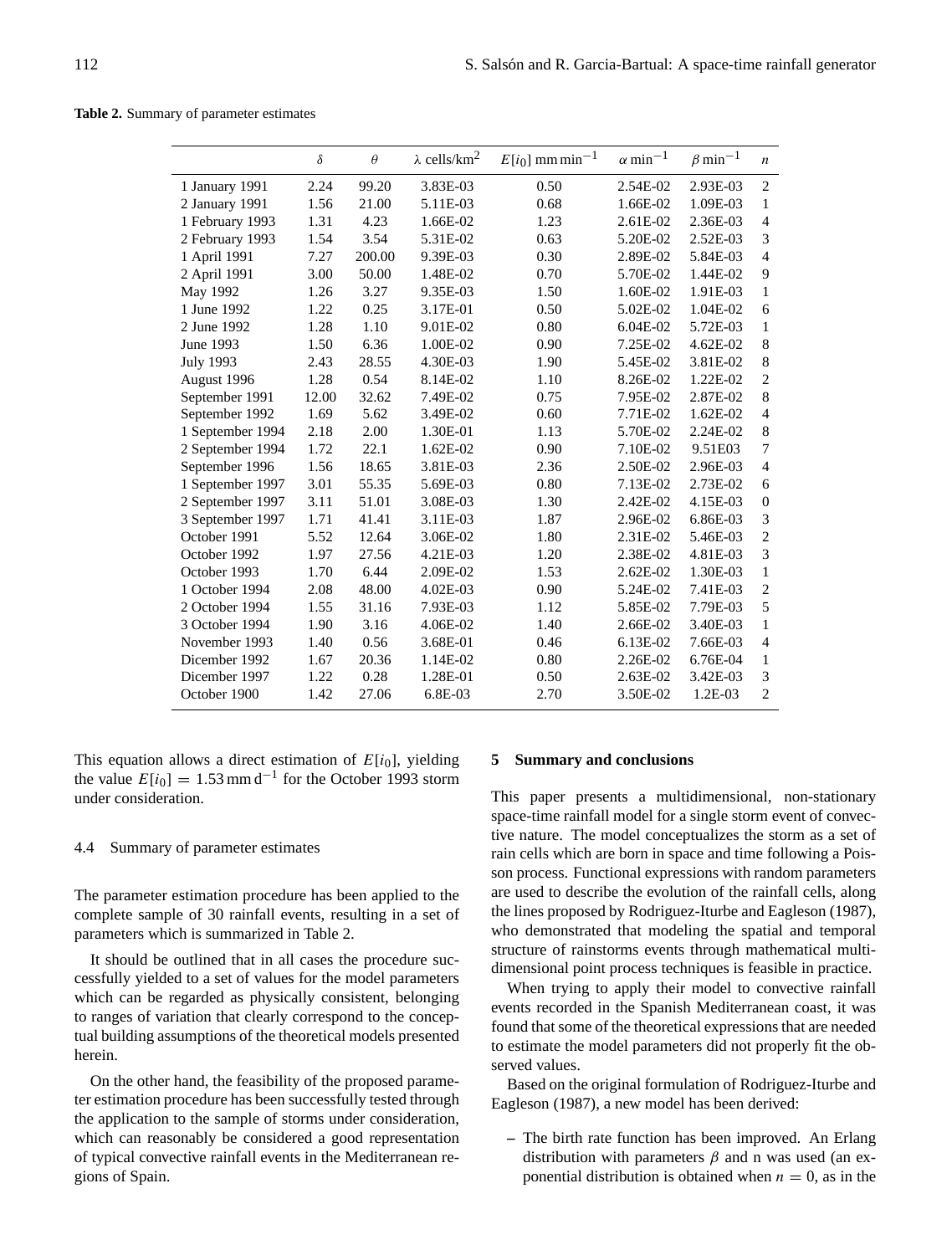Rodriguez-Iturbe and Eagleson work). The estimated  $n$ values in 28 out of 30 selected events have been found to be greater than zero.

**–** A gamma function mimics the growing, maturing and gradual decay of the raincell intensity (in the work by Rodriguez-Iturbe and Eagleson (1987) an exponential function was used). Times to the maximum of the estimated gamma function range from 4.5 min to 23min.

The mean, variance and covariance expressions of the rainfall intensity process  $\xi(t, z)$  and the cumulative depth of rainfall process  $h(T, z)$  have been obtained.

For 30 events, parameters were estimated based on the method of moments. Temporal parameters have been estimated (especially  $\alpha$  parameter) applying a different strategy from that used in Jacobs et al. (1988). Expressions of the temporally averaged process have been used. Values obtained for  $\alpha$  fall in the interval (0.016; 0.083) min<sup>-1</sup>, being  $1/\alpha$  directly related to the order of magnitud of cell's duration, with an average of 0.4 h, slightly lower than the duration scale indicator of 0.7 h reported by Waymire (1984), or the 0.75 h value reported by Yoo et al. (1996). It is interesting to note that in the results obtained, 40% of the storms have values of  $1/\alpha$  in the interval (0.56 h, 0.74 h), mainly corresponding to events ocurred in September and October, while other values associated with cells of lower durations are identified mainly in summer events (June–August), with an average value  $1/\alpha = 0.26$  h. Such results are consistent with the specific dynamics characterizing the summer rainstorms in the mediterranean region under study, involving the occurrence of very localized and extremely short duration raincells (Llasat, 2001). Values obtained for  $E[i_0]$  are also consistent, almost coincident, with previous results reported in the literature. The average value over the ensemble of storms is 66 mm/h, while Waymire (1984) reports a value of 60 mm/h in the summary of typical ranges of various parameters, and Valdés et al. (1990) report values ranging from 20 to 80 mm/h, with an average of 57 mm/h. The rest of the parameters are also found to be consistent with the typical ranges used by different authors (Valdés et al., 1990; Jacobs et al., 1988).

 $\lambda$  parameter controls the spatial density of cells. An average value of 0.05 cells/km<sup>2</sup> has been estimated, comparable to other values reported previously  $(0.016 \text{ cells/km}^2, \text{ in}$ Waymire et al., 1984; or 0.075 cells/km<sup>2</sup> in Jacobs et al., 1988). It should be outlined, though, that  $\lambda$  varies significantly from one storm to another, not being a clear relationship in this case with possible seasonal variations. It should be noted that estimation of such parameter depends on the selection of the geographical area covered by the storm, which in many cases is necessarily affected by a degree of subjectivity. This parameter sensitivity to storm size should be investigated.

Both of the models and corresponding parameter estimation strategies proposed herein can be applied with larger data sets and denser networks, through the steps presented in the application of this research. This suggests that finer resolution data obtained from either denser land- networks or from meteorological radar rainfall estimates will improve model operation and reliability as a numerical simulator of realistic space-time rainfall intensity fields. More applied numerical experiments with the model are required to evaluate the practical benefits that can be expected from its used in applied hydrology, being clear to the authors that the greatest potentials are oriented towards watershed management and modeling with the aid of hydrological distributed simulation models that incorporate rainfall generators of this kind, adequately adapted to the characteristic rainfall events and their features occurring in the geographical region under study. In particular, the model reported herein with gamma-type raincells, in connection with a rainfall-runoff model, has already been used for reservoir management purposes in Spain, by means of synthetic generation of inflow hydrographs of large return period, assessing the evaluation of flood control operational criteria in the Beniarres dam (South East of ´ Spain). (Garcia-Bartual and Serra, 2001; Garcia-Bartual et al., 2002).

*Acknowledgements.* This research was supported by the European Commission Environment and Climate Research Programme through the FRAMEWORK Project (Contract No. ENV4-CT97- 0529). The authors thank S.A.I.H.-Confederación Hidrográfica del Júcar (Valencia, Spain) for providing the rainfall data.

# **References**

- Bartolini, P. and Valdés, J. B.: Representation of spatial variability of rainfall in aggregated rainfal-runoff models, ASCE Journal of Hydraulic Engineering 120, 10, 1199–1219, 1994.
- Garcia-Bartual, R., Albentosa, E., Paciarotti, J., and Utrillas, R. J. L.: Simulación hidrológica de escenarios de crecida con el modelo RAINGEN para asesoramiento en la elaboración de normas de explotación de embalses. VII Jornadas Españolas de Presas – Comité Nacional Español de Grandes Presas. Zaragoza (Spain). Vol. III, 195–205. 2002.
- Garcia-Bartual, R. and Marco, J.: A stochastic model of the internal structure of convective precipitation in time at a raingauge site, J. of Hydrology, 118, 129–142, 1990.
- Garcia-Bartual and Serra, F.: Performance of a multidimensional rainfall model for simulation purposes, XXXII Annual Conference-AIRO 2001, Operational Research in land and resources management, Villasimius – Cagliari (ITALIA), 4–7 Sept., 2001.
- Hershfield, D. M.: Some statistical properties of short-duration rainfall, Water Science and Technology, 16, 8/9, 93–100, 1984.
- Islam, S., Bras, R. L., and Rodriguez-Iturbe, I.: Multidimensional modeling of cumulative rainfall: Parameter estimation and model adequacy through a continuum of scales, Water Resour. Res., 24, 7, 985–992, 1988.
- Jacobs, L. B., Rodriguez-Iturbe, I., and Eagleson, P. S.: Evaluation of a homogeneous point process description of Arizona thunderstorm rainfall, Water Resour. Res., 24, 7, 1174–1186, 1988.
- Lázaro, C. and Garcia-Bartual, R.: Estimation of multidimensional precipitation parameters from the automatic hydrological information system (SAIH) data at eastern Spain, Proceedings of the XXIV International Association for Hydraulic Research Congress, Madrid, A.1–A.10, 1991.